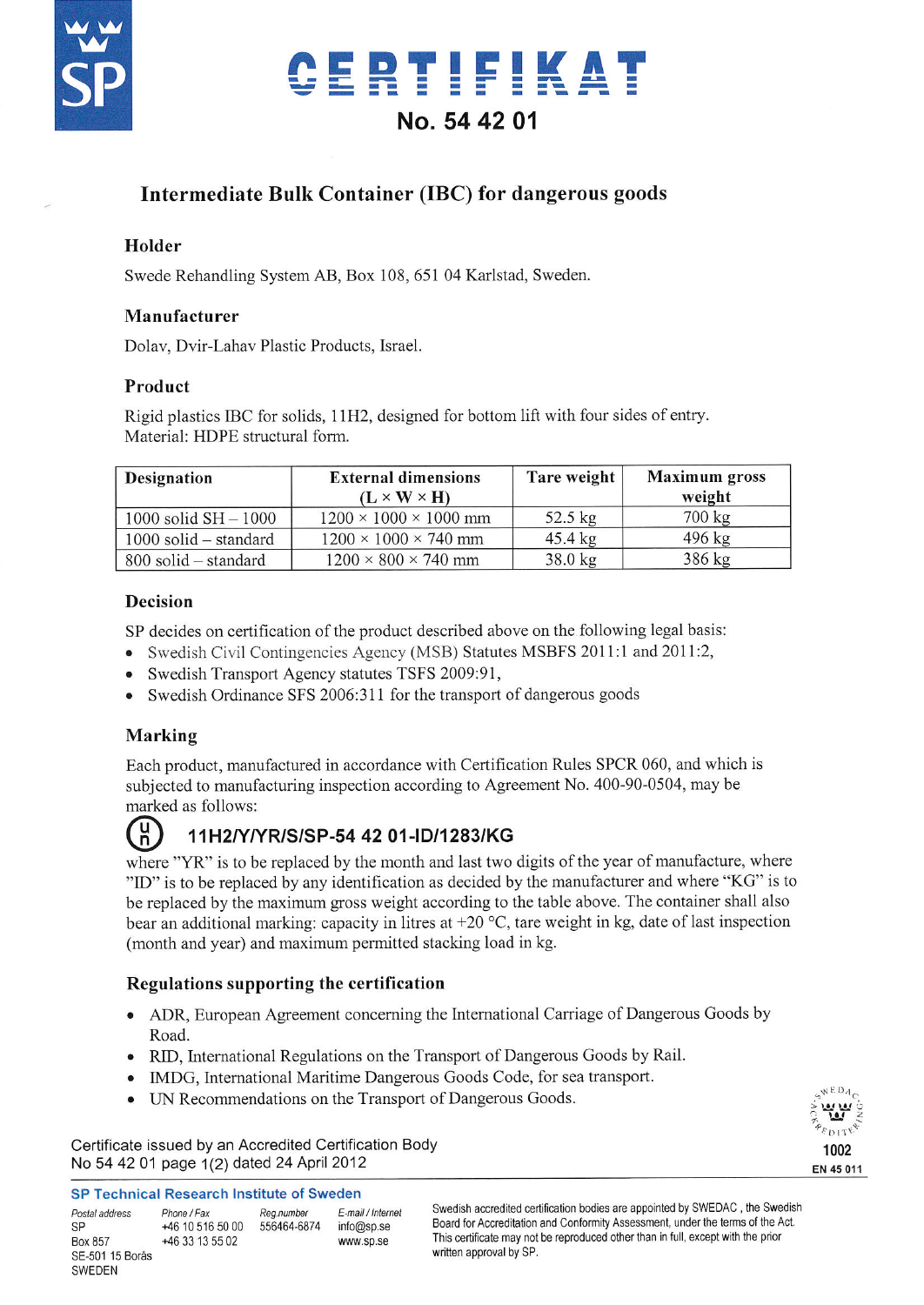



### **Basis for certification**

| Report  | Date                            | <b>Issued</b> by | Scope                |
|---------|---------------------------------|------------------|----------------------|
| PX12764 | 30 <sup>th</sup><br>August 2011 | -SP              | Type testing         |
| PX21806 | 7 March 2012 -                  | SP               | Technical evaluation |

### **Substance and transport limitations**

In addition to the conditions stated in the applicable regulations, the following limitations apply for the filling substance:

### Permitted type of contents

Solid substances. The content may not adversely affect the packaging materials.

For road and railway transport: additionally waste consisting of packaging residues, solidified residues and liquid residues of paint according to special provision 650 in the ADR/RID.

### **Permitted packing groups**

II and III

### Validity

This certificate is valid until no later than 30 April 2017.

Borås, 24<sup>th</sup> April 2012

### SP Technical Research Institute of Sweden Certification

Lennart Månsson Certification Manager

Daniel Andersen Daniel Andersson Certification Officer

This is a translation from the Swedish original document dated 6 September 2011. In the event of any dispute as to the content of the document, the Swedish text shall take precedence.



Certificate issued by an Accredited Certification Body No 54 42 01 page 2(2) dated 24 April 2012

#### **SP Technical Research Institute of Sweden**

| Postal address<br><b>SP</b> | Phone / Fax<br>+46 10 516 50 00 | Reg.number<br>556464-6874 | E-mail / Internet<br>info@sp.se |
|-----------------------------|---------------------------------|---------------------------|---------------------------------|
| Box 857                     | +46 33 13 55 02                 |                           | www.sp.se                       |
| SE-501 15 Borås             |                                 |                           |                                 |
| SWEDEN                      |                                 |                           |                                 |

Swedish accredited certification bodies are appointed by SWEDAC, the Swedish Board for Accreditation and Conformity Assessment, under the terms of the Act. This certificate may not be reproduced other than in full, except with the prior written approval by SP.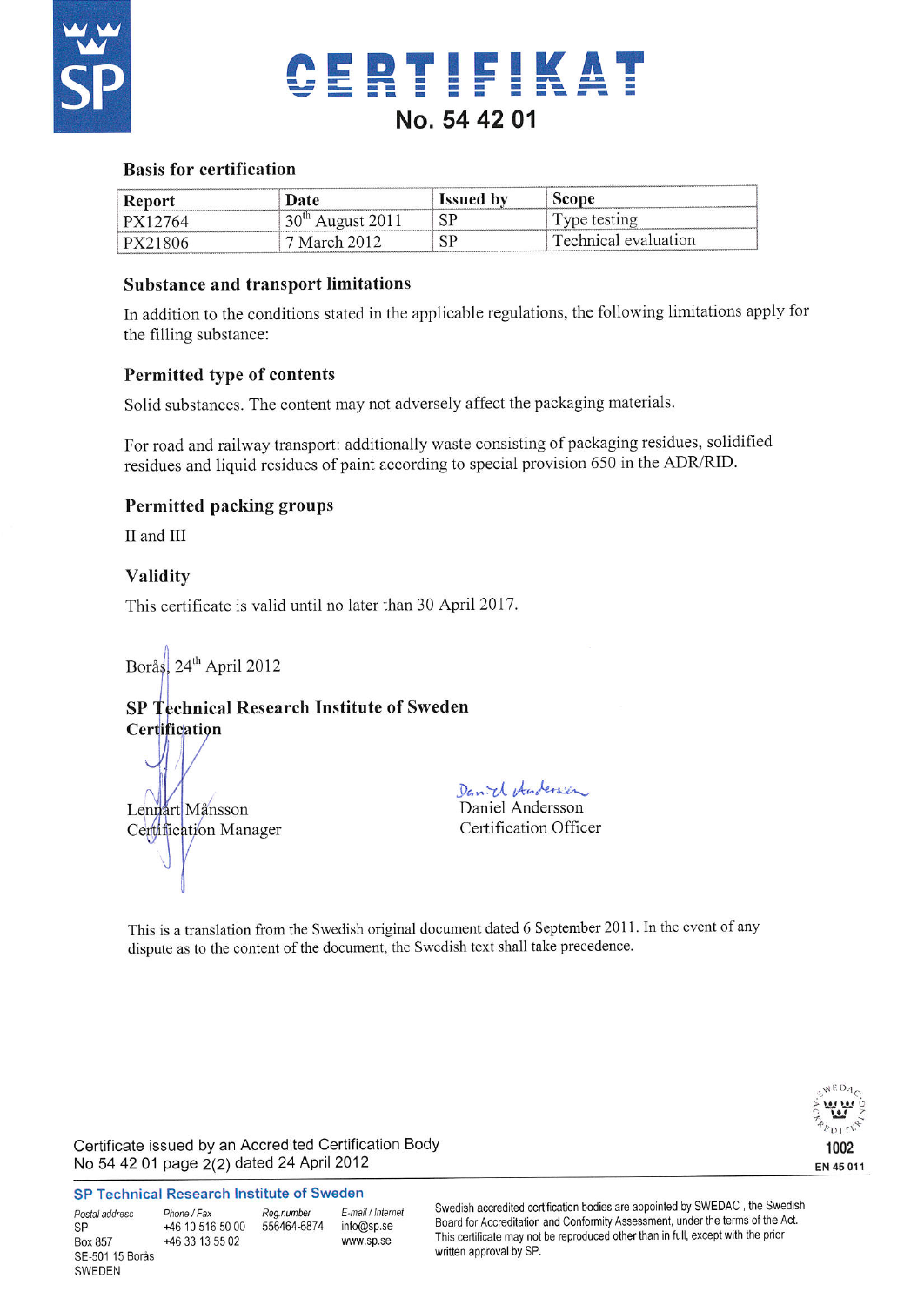## **CERTIFICATE**

SP decides on certification of the product described according to the Swedish Civil Contingencies Agency status MSBFS 2009:5

### Intermediate Bulk Container (IBC) for dangerous goods

With specifications as specified on page 2 in this certificate.

### **Holder**

### Swede Rehandling System AB

Box 108, 651 04 Karlstad.

### **Manufacturer**

Dolav, Dvir-Lahav Plastic Products, Israel. According to agreement 400-90-0504 Appendix 1

### **Marking**

Each product, manufactured in accordance with Certification Rules SPCR 059, and which is subjected to manufacturing inspection according to Agreement No. 400-90-0504, may be marked as follows:

### **11H2/Y/ÅR/S/SP-54 42 01-ID/1283/KG**

where "YR" is to be replaced by the month and last two digits of the year of manufacture, where "ID" is to be replaced by any identification as decided by the manufacturer and where "KG" is to be replaced by the maximum gross weight according to the table above. The container shall also bear an additional marking: capacity in litres at  $+20$  °C, tare weight in kg, date of last inspection (month and year) and maximum permitted stacking load in kg.

### **Regulations supporting the certification**

- ADR, European Agreement concerning the International Carriage of Dangerous Goods by Road.
- RID, International Regulations on the Transport of Dangerous Goods by Rail.
- IMDG, International Maritime Dangerous Goods Code, for sea transport.
- UN Recommendations on the Transport of Dangerous Goods.

### **Validity**

This certificate is valid until no longer than 30 June 2022.

Lennart Aronsson Daniel Andersson

*This is a translation from the Swedish original document. In the event of any dispute as to its content, the Swedish text shall take precedence.*

Certificate No. 544201 | 2017-10-30

**RISE Research Institutes of Sweden AB | Certification** Box 857, SE-501 15 Borås, Sweden Phone: +46 10-516 50 00 [certifiering@ri.se|](mailto:certifiering@ri.se) www.ri.se